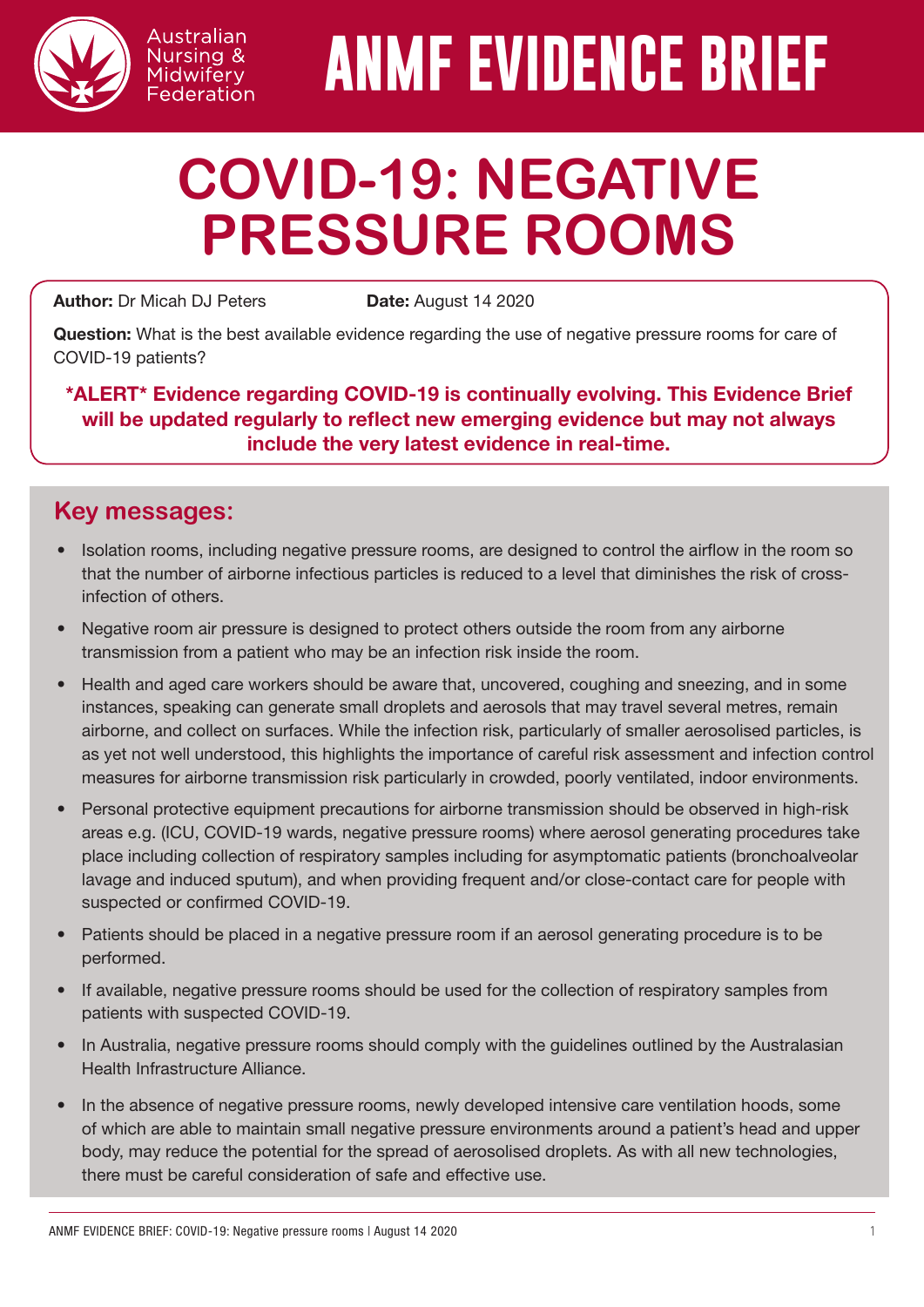## **Summary**

Background: COVID-19 (from 'severe acute respiratory syndrome coronavirus 2' (or 'SARS-CoV-2') is a newly discovered (novel) coronavirus first identified in Wuhan, Hubei province, China in 2019 as the cause of a cluster of pneumonia cases.<sup>1</sup> Coronaviruses are similar to a number of human and animal pathogens including some of those which cause the common cold as well as more serious illnesses including severe acute respiratory syndrome (SARS/ SARS-CoV-1) and Middle East respiratory syndrome (MERS). Since discovery, COVID-19 has spread to many countries and was declared a global emergency by the World Health Organization (WHO) on 30 January 2020,<sup>2</sup> and a pandemic on March 11.<sup>3</sup>

There is ongoing research and debate regarding the degree to which smaller respiratory droplets contribute to the spread of COVID-19.<sup>4</sup> Many jurisdictions nationally and globally have now adopted infection control measures for the management of airborne transmission based on emerging evidence and pressure to strengthen infection control and protection policies.<sup>5,6</sup>

The individuals most at-risk of infection are those in close contact with patients with COVID-19 which includes health and aged care workers. Use of negative pressure rooms, which prevent air from circulating to other areas in the building, are recommended where available, to minimise the potential risk of transmission via smaller respiratory droplets.<sup>6</sup> Negative pressure rooms have been recommended since early on during the pandemic in the context of aerosol generating procedures and the collection of respiratory samples where possible.

#### COVID-19 transmission: droplets, surfaces, and aerosols

Based on currently available evidence, COVID-19 is transmitted when the virus enters the body via the mucosae (mouth and nose) or conjunctiva (eyes) which can occur through;<sup>4</sup>

- direct person-to-person contact via saliva and/or mucus,
- respiratory droplets > 5-10 µm in diameter (e.g. from coughing and sneezing),
- indirect contact from touching infected environmental surfaces/formites and transferring viral particles to the mucosae or conjunctiva, and;
- smaller (<5um) respiratory droplets (aerosols).

There is ongoing inquiry regarding the relative contribution of each of the above infection pathways to the overall spread of the virus. To date, evidence suggests that while possible, the transmission of viral particles in aerosolised droplets (<5μm) is unlikely to be the most common form of transmission. Evidence for COVID-19 transmission is continually evolving particularly around the potential for 'airborne' transmission.7

It is important to recognise that both large and smaller droplets travel through the air and may be considered 'airborne', however smaller droplets behave differently to larger droplets as they are lighter, more buoyant, and evaporate more quickly. The science regarding the airborne transmission of disease is itself complex and equivocal. Questions remain regarding virology (i.e. what amount of a virus is enough to cause an infection?) and biophysics (i.e. how do particles move in the air under different conditions?).<sup>8</sup> The SARS-CoV-2 may be found in small, aerosolised particles,<sup>9</sup> but the extent to which these smaller particles pose an infection risk or how they move in the air under different conditions is currently unconfirmed.<sup>8</sup>

#### For further summarised information regarding the transmission of COVID-19 and selection and use of personal protective equipment (PPE) please see:

#### [Evidence Brief: COVID-19 Modes of Transmission and Infection](http://www.anmf.org.au/documents/ANMF_Evidence_Brief_COVID-19-Modes_of_transmission_and_infection.pdf)

[Evidence Brief: COVID-19 Personal Protective Equipment](http://www.anmf.org.au/documents/ANMF_Evidence_Brief_COVID-19-PPE.pdf)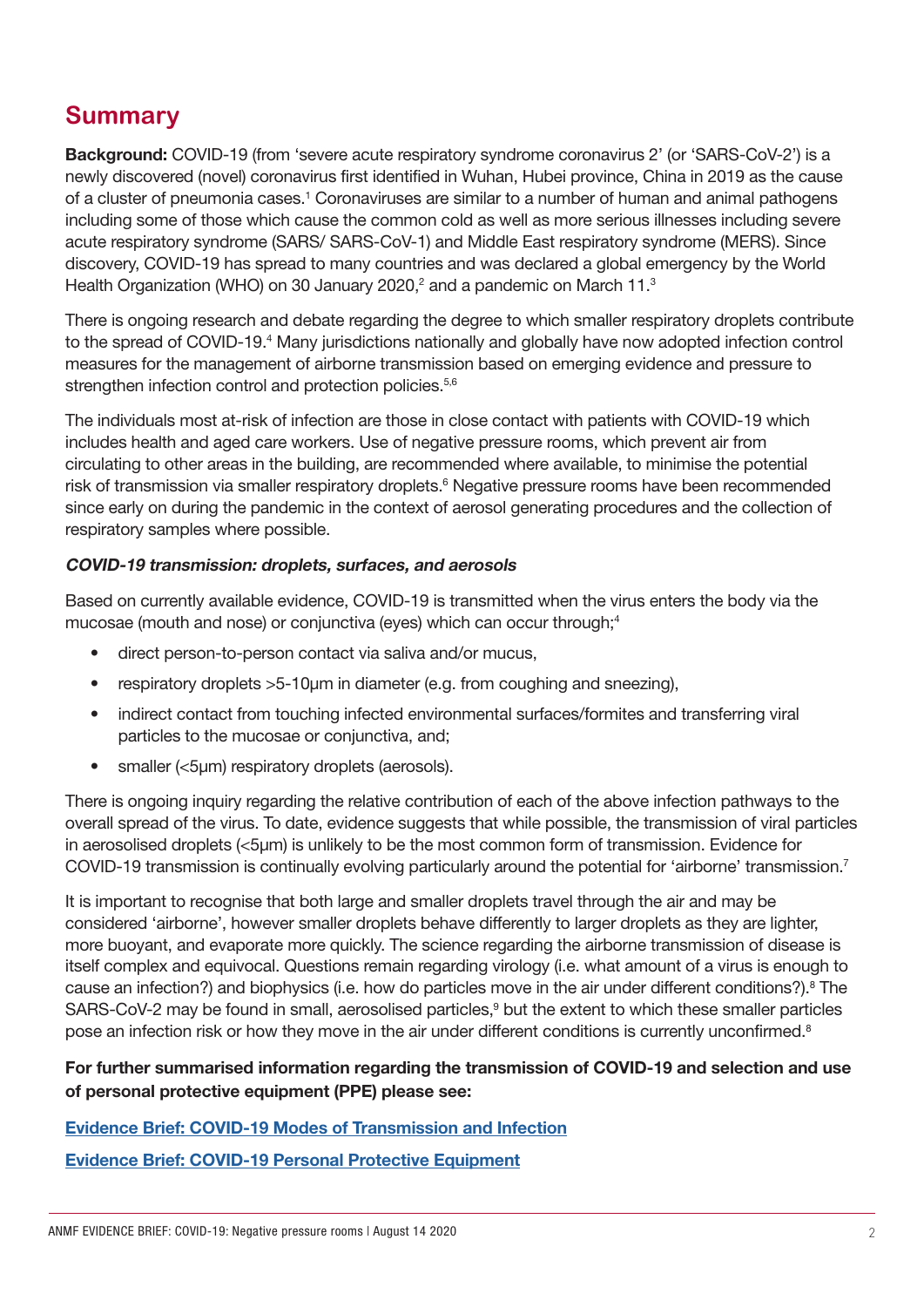#### Aerosol generating procedures

Various clinical procedures can generate aerosolised particles which may lead to risk of infection.<sup>4</sup> Generally, these procedures are conducted in intensive care units, COVID-19 dedicated wards, and in isolation rooms which could be understood as high-risk environments. Exposure to aerosolised particles may include both those directly undertaking aerosol generating procedures, as well as those in the same areas where such procedures occur.<sup>9</sup> Different jurisdictions around the world have varying guidance regarding what is classed as an aerosol generating procedure. In Australia, in the context of COVID-19, aerosol generating procedures are defined under the following categories:<sup>6</sup>

#### Instrumentation or surgical procedures on the respiratory tract:

- Insertion or removal of endotracheal tube and related procedures e.g. manual ventilation and open suctioning of the respiratory tract
- Bronchoscopy and upper airway procedures that involve open suctioning
- Tracheotomy/tracheostomy (insertion, removal, open suctioning)
- Ear-nose-throat, faciomaxillary or transphenoidal surgery; thoracic surgery involving the lung
- Post-mortem procedures involving high speed devices on the respiratory tract
- Intentional or inadvertent disconnection/reconnection of closed ventilator circuit

#### Other procedures that can generate respiratory aerosols:

- Manual or non-invasive ventilation (NIV): bi-level positive airway pressure ventilation (biPAP); continuous positive airway pressure ventilation (CPAP)
- Collection of induced sputum
- High flow nasal oxygen
- Upper gastrointestinal instrumentation that involves open suctioning of URT
- Some dental procedures e.g. involving high speed drilling
- Cardiopulmonary resuscitation (CPR)\*

Further, the Australian guidance cautions against the use of nebulisers and alternative means of delivering medication should be used (such as a spacer). Collection of respiratory specimens may also result in aerosol production including bronchoalveolar lavage and induced sputum for any patient (including asymptomatic) and any respiratory sample collection procedure with fever, breathlessness and/or severe cough.

#### Negative pressure rooms

In Australia, negative pressure rooms are one type of isolation room (Class N).<sup>10</sup> It is a single room with an ensuite that is not shared. It is used for patients who require isolation to reduce airborne transmission of disease. The Australian Government Department of Health recommends that if available, negative pressure rooms should be used for;6

- Isolation of hospitalised patients with severe acute respiratory symptoms, and/or probable, or confirmed COVID-19 infection,
- Aerosol generating procedures<sup>\*</sup> with presenting patients (general practice, hospital, emergency department, clinic, or pathology collection centre) with acute respiratory symptoms, and/or suspected, probable, or confirmed COVID-19 infection.

<sup>\*</sup> As an emergency, life-saving procedure special consideration is warranted for CPR and should not be delayed. While a 'high risk' procedure in terms of infection risk, evidence appears equivocal. There is differing guidance regarding the use of contact/droplet precautions versus airborne precautions, however airborne precautions may provide additional protection.

<sup>^</sup> Including collection of induced sputum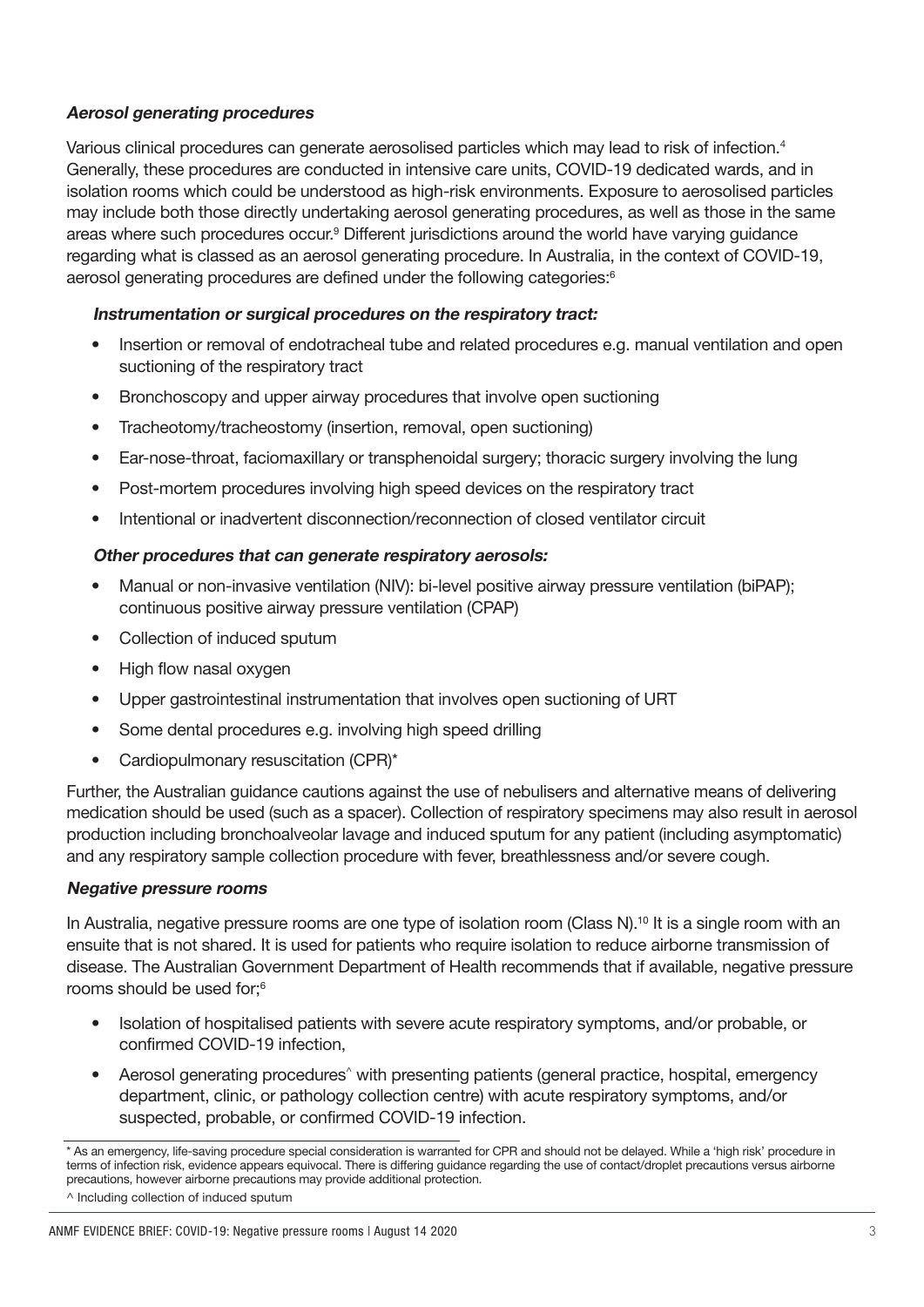In the absence of a negative pressure room, an empty, well-ventilated room with the door closed should be used.<sup>6</sup> Negative pressure rooms have special seals to prevent inadvertent escape of pathogens, therefore with no ventilation in the event of sustained power failure; isolation of airborne patients with infectious conditions becomes a patient safety risk. As determined by the Australasian Health Infrastructure Alliance, a negative pressure room must include:

- a Type-B hand basin within the room
- self-closing door
- sufficient and appropriate storage for clinical waste
- separate entry doors to allow for movement of the patient in and out of the room.
- an anteroom for use only by staff and visitors.
- an air handling system that operates at a lower pressure with respect to adjacent areas such as the anteroom and corridor
- exhausted air to the outside in accordance with AS 1668.2 to prevent air recirculation
- an air supply should located on the ceiling above the foot of the bed
- exhaust air to be located at the head of the bed
- air discharge points located as far as possible from air intakes and from where people congregate or work
- recirculated through HEPA filters if external exhaust is not possible
- provision of a dedicated exhaust system to each room, separate to the common exhaust air system
- connection to the emergency backup power in case of power failure

#### Intensive care ventilation hoods

Intensive care ventilation hoods, also known as isolation biohazard hoods, personal ventilation hoods and other similar names are relatively newly developed devices that cover a patient's head and upper body with a transparent tent-like barrier creating a protected micro-environment that reduces the potential for droplets, including smaller aerosolised droplets, to escape into the surrounding environment.11 Groups around the world have developed various versions of this new technology which in some cases has entered clinical practice while still undergoing testing.<sup>12</sup>

Some of these devices use vacuum systems to generate small negative pressure environments where it may be more suitable to conduct aerosol generating procedures or to house the patient where traditional negative pressure rooms are unavailable.13 Some authors have expressed concern regarding the use and safety of these devices, highlighting a number of potential clinical and infection control considerations that should be considered when using these devices including the risk of infection when using PPE, disruption of visibility during clinical procedures, and the proper implementation and use of the device.<sup>14</sup>